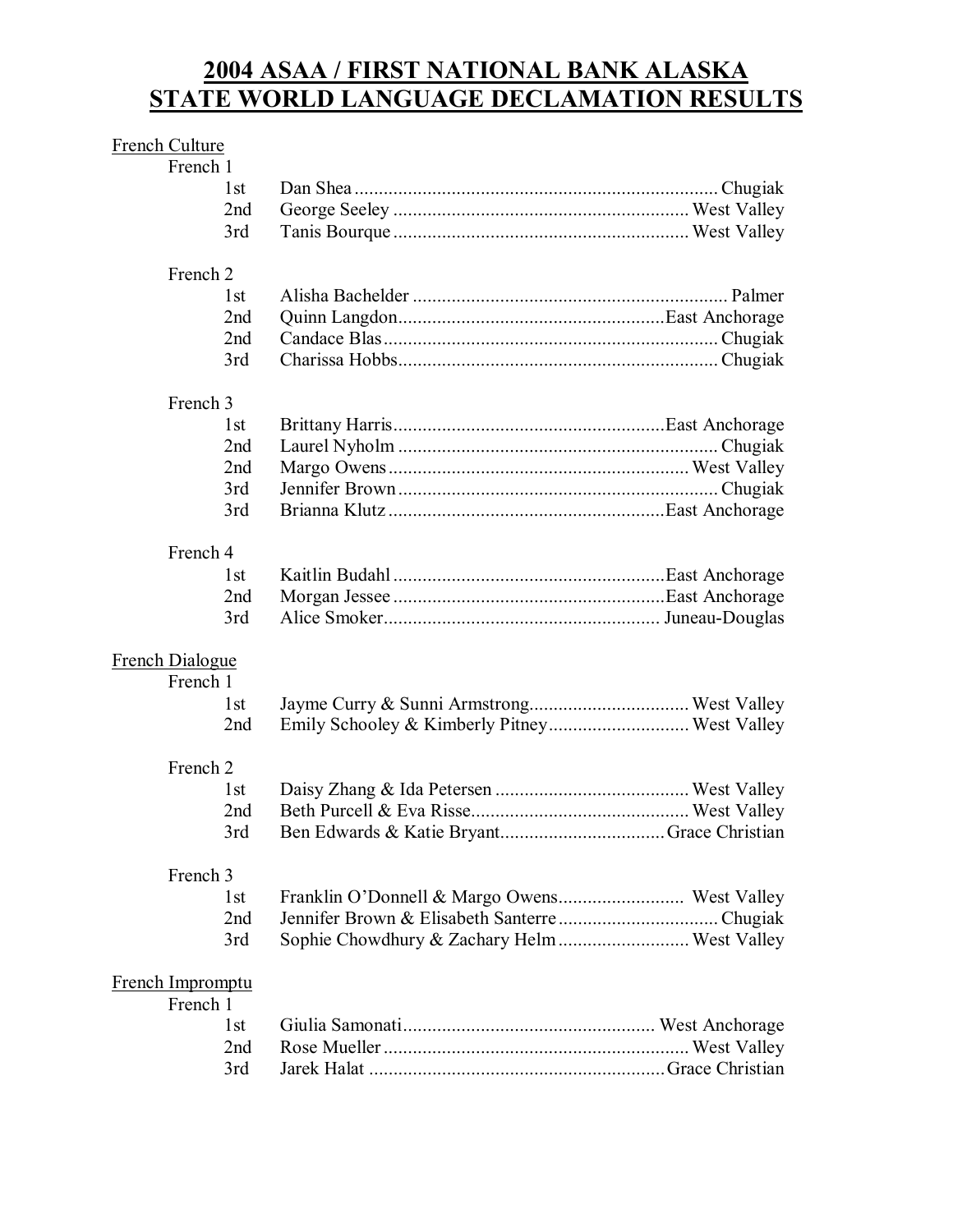| French 2                          | 1st<br>2 <sub>nd</sub><br>3rd<br>3rd                    |                       |  |
|-----------------------------------|---------------------------------------------------------|-----------------------|--|
| French 3                          | 1st<br>2nd<br>3rd                                       |                       |  |
| French 4                          | 2nd<br>3rd                                              |                       |  |
| <b>French Poetry</b><br>French 1: | 1st<br>2nd<br>3rd                                       |                       |  |
| French 2:                         | 1 <sub>st</sub><br>1st<br>2nd<br>2nd<br>$3^{\text{rd}}$ |                       |  |
| French 3:                         | 1st<br>2 <sub>nd</sub><br>3rd                           |                       |  |
| French 4:                         | 1st<br>2nd<br>3rd                                       |                       |  |
| French 5                          | 1st<br>2 <sub>nd</sub>                                  |                       |  |
|                                   | 1st                                                     | French Native Speaker |  |
| German Culture:                   |                                                         |                       |  |
| German 1                          | 1st<br>2 <sub>nd</sub>                                  |                       |  |
| German 2                          | 1 <sub>st</sub>                                         |                       |  |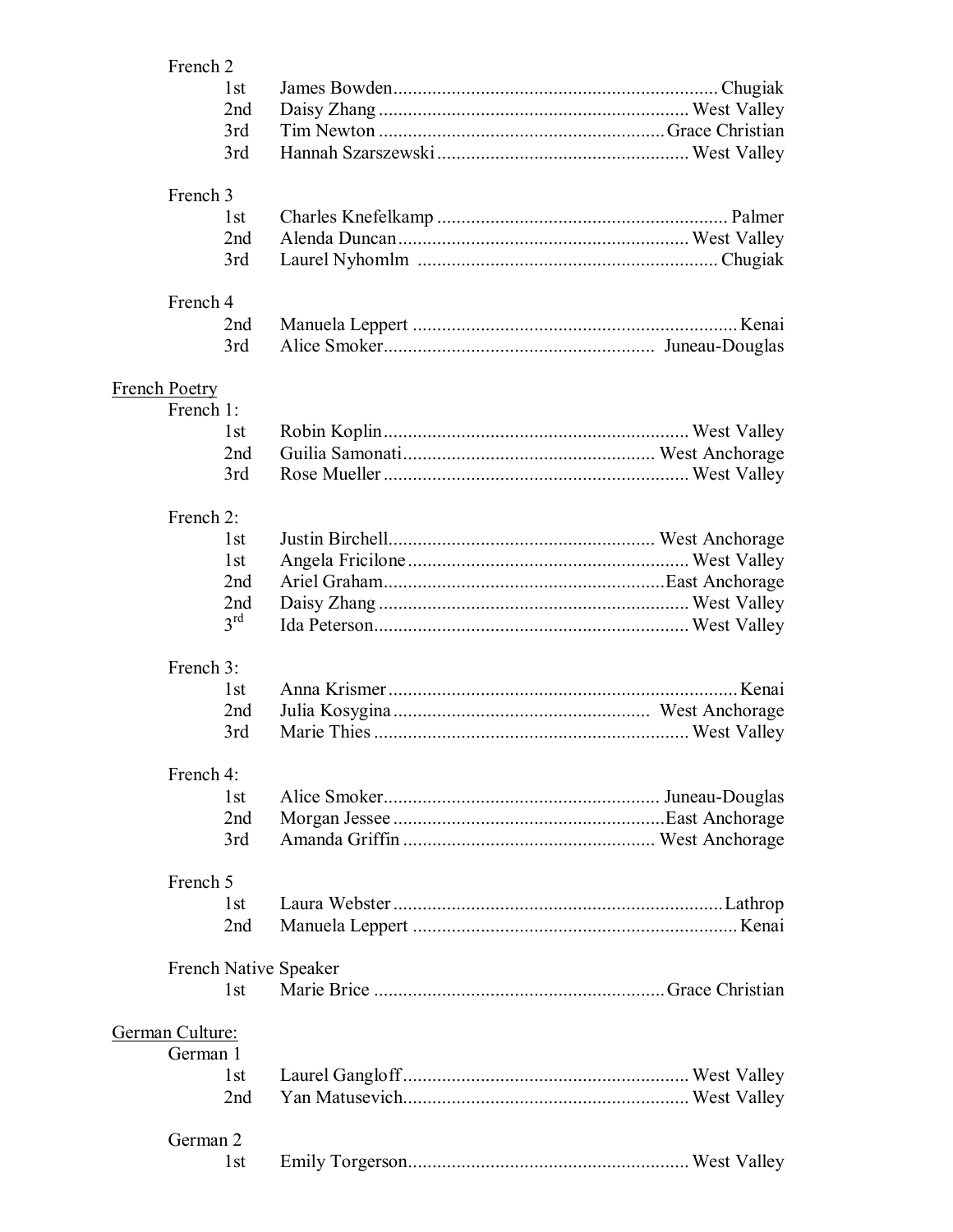| 2nd<br>2nd             |  |
|------------------------|--|
| German 3<br>1st        |  |
| German 4<br>1st<br>2nd |  |
| German Dialogue:       |  |
| German 1<br>2nd        |  |
| German 2<br>3rd        |  |
| German 3               |  |
| 1st<br>3rd             |  |
| German 4-5<br>1st      |  |
| German Impromptu       |  |
| German 1               |  |
| 1st<br>2nd             |  |
| German 2<br>2nd        |  |
| German 3               |  |
| 1st<br>2nd             |  |
| 3rd                    |  |
| German 4-5             |  |
| 1st<br>2nd             |  |
| 3rd                    |  |
| German Poetry:         |  |
| German 1<br>1st        |  |
| 2nd                    |  |
| 3rd                    |  |
| German 2               |  |
| 1st                    |  |
| 2 <sub>nd</sub><br>3rd |  |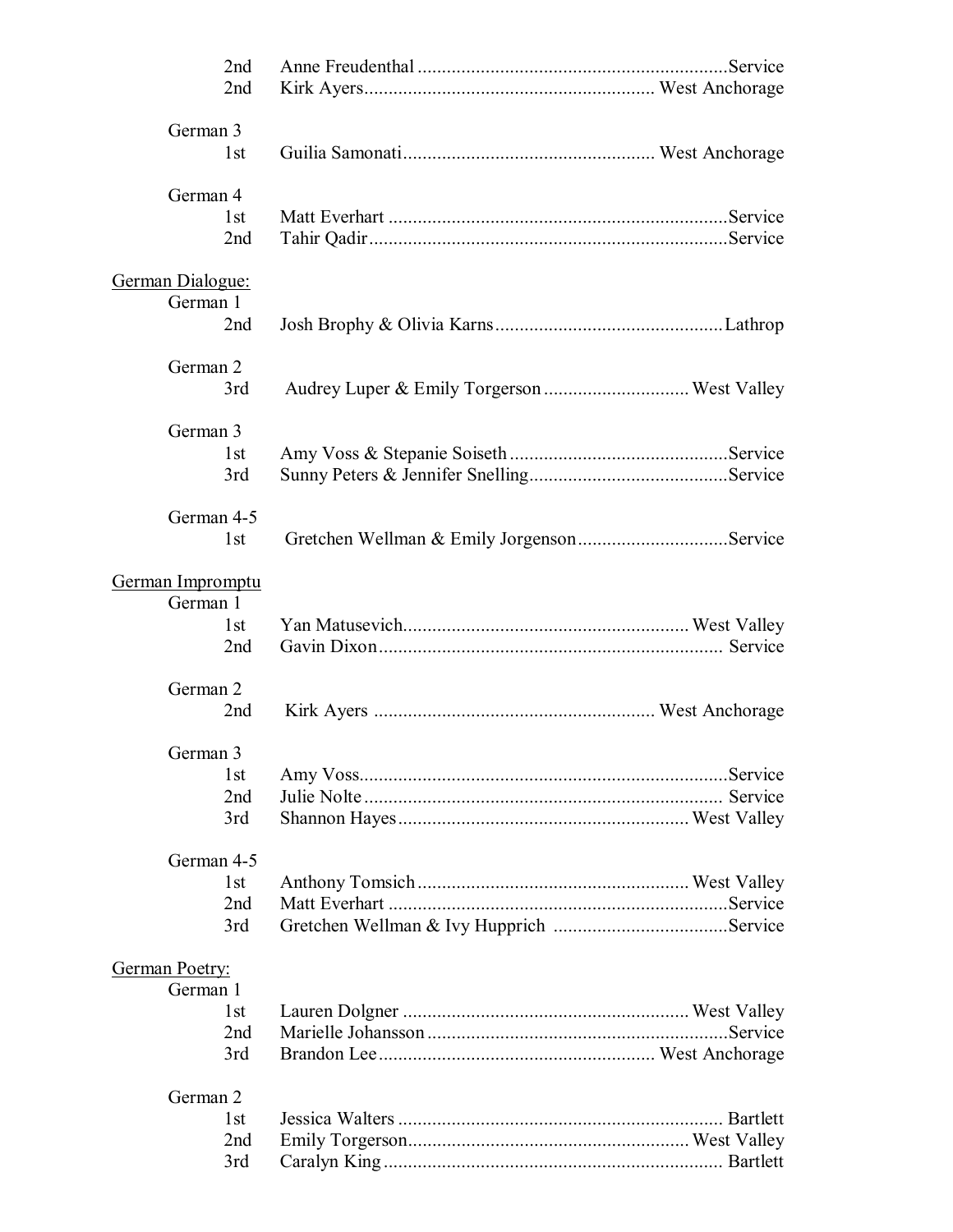| German 3<br>1st                         |                                       |  |
|-----------------------------------------|---------------------------------------|--|
| 2nd                                     |                                       |  |
| 3rd                                     |                                       |  |
| German 4                                |                                       |  |
| 1st                                     |                                       |  |
| 2nd                                     |                                       |  |
| German 5                                |                                       |  |
| 1st<br>2nd                              |                                       |  |
|                                         |                                       |  |
| <b>Japanese Dialogue:</b><br>Japanese 1 |                                       |  |
| 2nd                                     | Brittany Crutchfield & Jennifer Henry |  |
| 3rd                                     |                                       |  |
| Japanese 2                              |                                       |  |
| 2nd                                     |                                       |  |
| Japanese 3                              |                                       |  |
| 2nd                                     |                                       |  |
| 3rd                                     | Ian Phipps & Devon Roberts            |  |
| Japanese 4                              |                                       |  |
| 2nd                                     |                                       |  |
| Japanese Impromptu:                     |                                       |  |
| Japanese 1<br>1st                       |                                       |  |
| 2 <sup>nd</sup>                         |                                       |  |
| 3rd                                     |                                       |  |
| Japanese 2                              |                                       |  |
| 1st                                     |                                       |  |
| 2nd                                     |                                       |  |
| 3rd                                     |                                       |  |
| Japanese 3                              |                                       |  |
| 1st                                     |                                       |  |
| 2nd                                     |                                       |  |
| 3rd                                     |                                       |  |
| Japanese 4                              |                                       |  |
| 1 <sub>st</sub><br>2nd                  |                                       |  |
| 3rd                                     |                                       |  |
|                                         |                                       |  |

#### **Japanese Poetry**

Japanese 1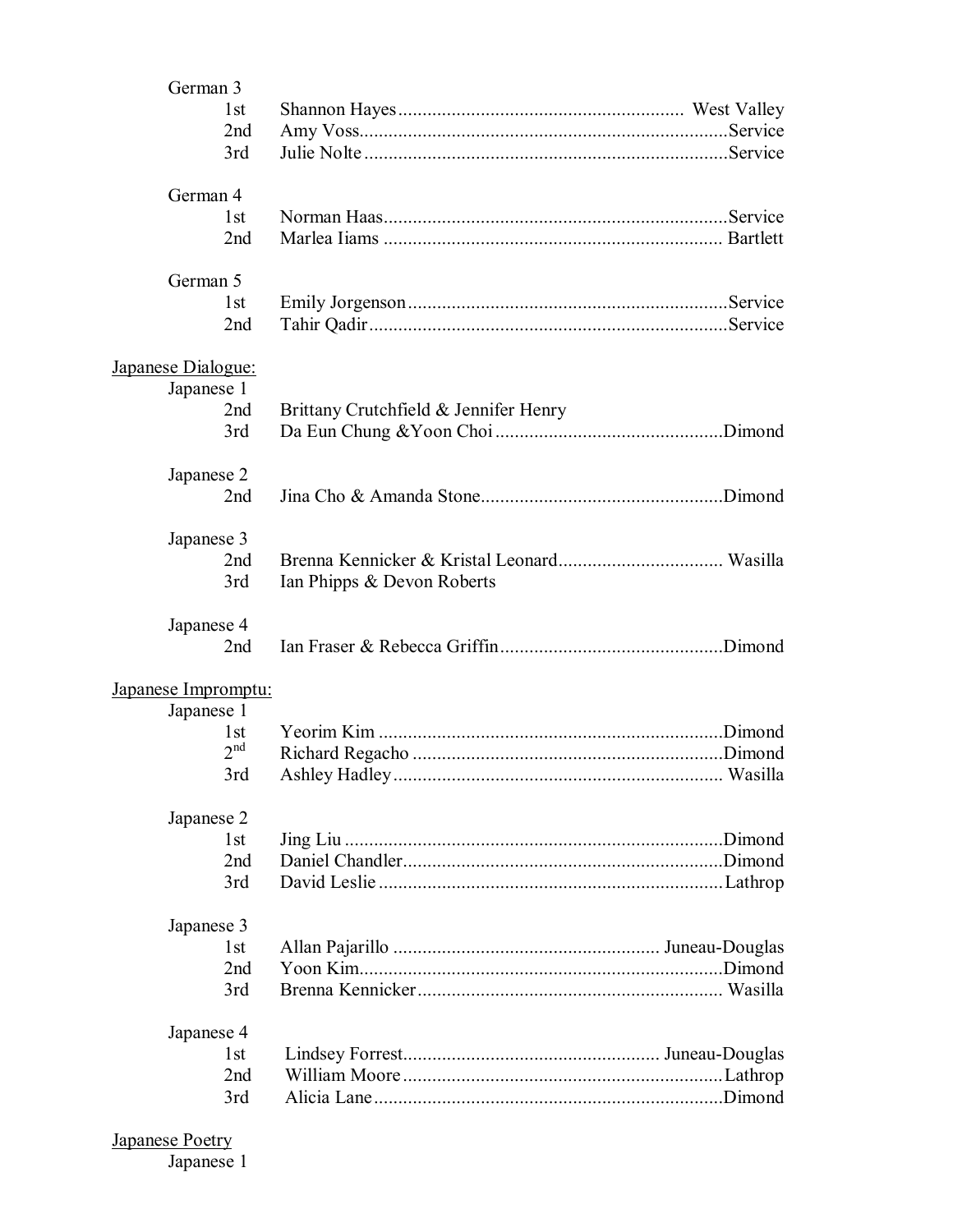| 1 <sub>st</sub>        |                                  |  |
|------------------------|----------------------------------|--|
| 2nd                    |                                  |  |
| 3rd                    |                                  |  |
|                        |                                  |  |
| Japanese 2             |                                  |  |
| 1 <sub>st</sub>        | Paige Gronemeier-Lathrop         |  |
| 2nd                    |                                  |  |
| 3rd                    |                                  |  |
| Japanese 3             |                                  |  |
| 1 <sub>st</sub>        |                                  |  |
| 2nd                    |                                  |  |
| 3rd                    |                                  |  |
|                        |                                  |  |
| Japanese 4             |                                  |  |
| 1st                    |                                  |  |
| 2nd                    |                                  |  |
| 3rd                    |                                  |  |
| <b>Spanish Culture</b> |                                  |  |
| Spanish 1              |                                  |  |
| 1 <sub>st</sub>        |                                  |  |
| 2nd                    |                                  |  |
| 3rd                    |                                  |  |
|                        |                                  |  |
| Spanish 2              |                                  |  |
| 1 <sub>st</sub>        |                                  |  |
| 2nd                    |                                  |  |
| 3rd                    |                                  |  |
|                        |                                  |  |
| Spanish 3              |                                  |  |
| 1st                    |                                  |  |
| 1st                    |                                  |  |
| 1st                    |                                  |  |
| 2nd                    |                                  |  |
| 3rd                    |                                  |  |
| Spanish 4              |                                  |  |
| 1st                    |                                  |  |
| 2nd                    |                                  |  |
| 3rd                    |                                  |  |
|                        |                                  |  |
| Spanish AP             |                                  |  |
| 1st                    |                                  |  |
|                        | Spanish Immersion/Native Speaker |  |
| 1st                    |                                  |  |
| 2nd                    | Caroline Hidalgo-West            |  |
| 3rd                    |                                  |  |
|                        |                                  |  |

#### Spanish Dialogue

Spanish 1: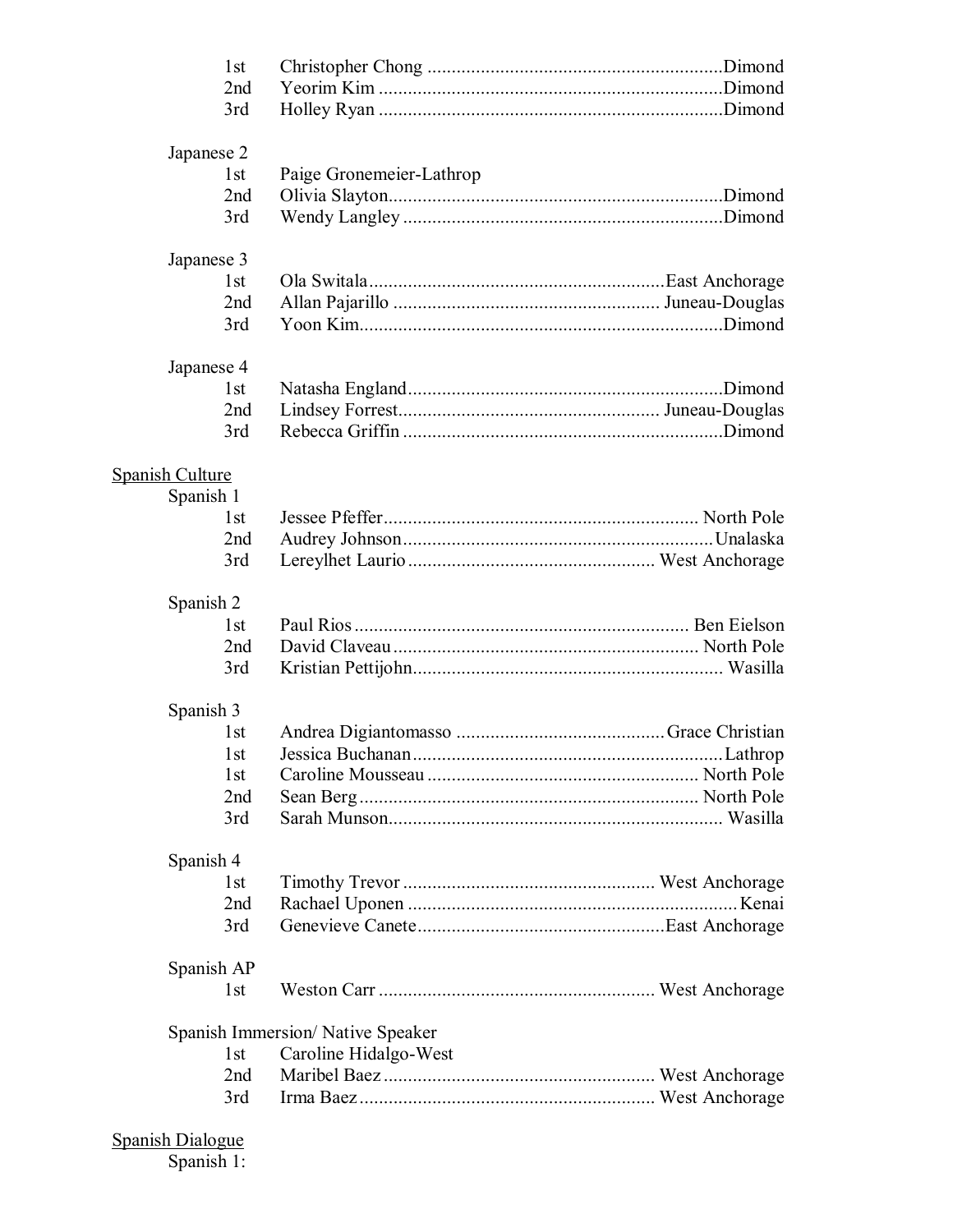|                       | 1st<br>2nd<br>3rd  | Ashley Wilson & Katie Sutherland                       |  |  |  |
|-----------------------|--------------------|--------------------------------------------------------|--|--|--|
|                       | Spanish 2:         |                                                        |  |  |  |
|                       | 1 <sub>st</sub>    |                                                        |  |  |  |
|                       | 2nd                | Christina Gomez & Alexander Daves  Anchorage Christian |  |  |  |
|                       | 3rd                |                                                        |  |  |  |
|                       | Spanish 3:         |                                                        |  |  |  |
|                       | 1st                | Guilia Samonati & Amanda Stagmoen  West Anchorage      |  |  |  |
|                       | 2nd                |                                                        |  |  |  |
|                       | 3rd                | Kim Achio & Kari Martin-West Valley                    |  |  |  |
|                       | 3rd                | Jackie Barbosa & Tikann Galbreath - West Valley        |  |  |  |
|                       | Spanish 4/5/AP:    |                                                        |  |  |  |
|                       | 1st                |                                                        |  |  |  |
|                       | 2nd                |                                                        |  |  |  |
|                       | 3rd                |                                                        |  |  |  |
|                       |                    | Spanish Immersion 9/10/11                              |  |  |  |
|                       | 1st                | Leticia Salado & Lauren Langford West Anchorage        |  |  |  |
|                       | Spanish Impromptu: |                                                        |  |  |  |
|                       | Spanish 1:         |                                                        |  |  |  |
|                       | 1st                |                                                        |  |  |  |
|                       | 2nd                |                                                        |  |  |  |
|                       | 3rd                |                                                        |  |  |  |
|                       | Spanish 2:         |                                                        |  |  |  |
|                       | 1st                |                                                        |  |  |  |
|                       | 2 <sub>nd</sub>    |                                                        |  |  |  |
|                       | 3rd                |                                                        |  |  |  |
|                       | Spanish 3:         |                                                        |  |  |  |
|                       | 1 <sub>st</sub>    |                                                        |  |  |  |
|                       | 1st                |                                                        |  |  |  |
|                       | 2nd                |                                                        |  |  |  |
|                       | 3rd                |                                                        |  |  |  |
|                       | Spanish 4/5/AP:    |                                                        |  |  |  |
|                       | 1st                |                                                        |  |  |  |
|                       | 2nd                |                                                        |  |  |  |
|                       | 3rd                |                                                        |  |  |  |
|                       |                    | Spanish Immersion 9/10/11                              |  |  |  |
|                       | 1 <sub>st</sub>    |                                                        |  |  |  |
|                       | 2nd                |                                                        |  |  |  |
| <b>Spanish Poetry</b> | Level 1:           |                                                        |  |  |  |
|                       | 1 <sub>st</sub>    |                                                        |  |  |  |
|                       | 2nd                |                                                        |  |  |  |
|                       |                    |                                                        |  |  |  |